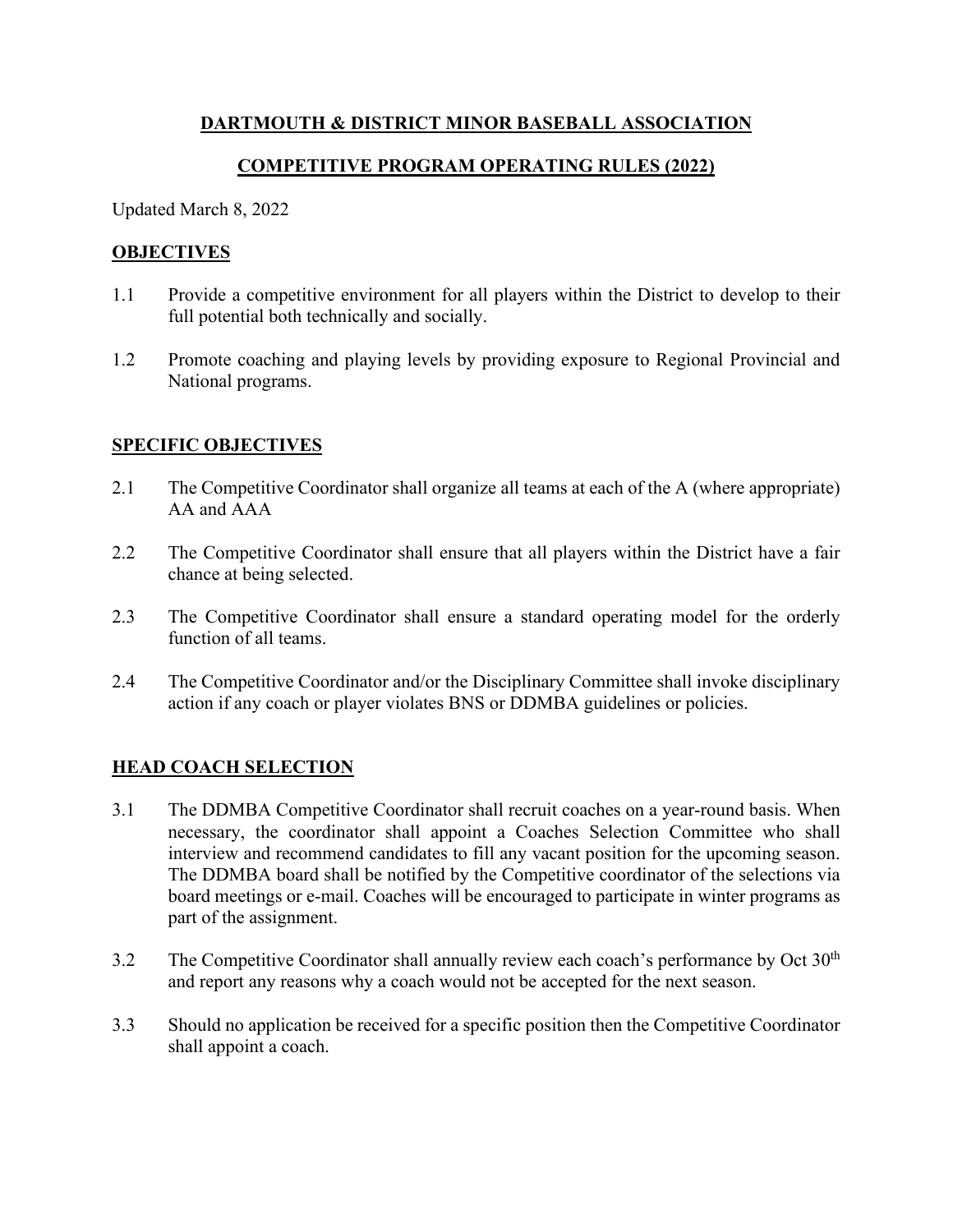- 3.4 All coaches must re-apply for teams from year to year. Preference will be given to previous year's coaches and assistants. Nonparent coaches may be given the opportunity to apply to a division for multiple years (2).
- 3.5 All coaches shall work with the Competitive Coordinator to promote and develop baseball in all associations when requested.
- 3.6 Assistant coaches applying for coach's positions must make application and will be given consideration based on previous years' service.
- 3.7 All head coaches shall submit names for assistant coaches, team managers and treasurers to the Competitive Coordinator, who will approve their appointment 7 days after tryouts are completed.
- 3.7 Every head coach, assistant coach and team manager shall complete all training and checks required for their position. These include:
	- 3.7.1 Submit to a Criminal Records Check Screening prior to June 1st of the current year.
	- 3.7.2 Complete the Safe Sport Module.
	- 3.7.3 Complete any NCPP modules required by BNS/Baseball Canada for the position held.

### **PLAYER SELECTION**

- 4.1 All players in DDMBA will be given the opportunity to attend Competitive tryouts.
- 4.2 Amalgamated talent identification clinics will be held starting in April. Based on coach's evaluations, players will be invited to attend further team tryouts.
- 4.3 Previous coaches should be contacted by the head coach to obtain the past performance of a player.
- 4.4 All players shall be selected from DDMBA member organizations. An exception can be made by the Competitive coordinator to allow player(s) from outside Associations if the program is determined to be at a competitive disadvantage.
- 4.5 Player selection for Competitive teams shall be done simultaneously and be completed by **May 15th** weather permitting. Indoor tryouts may be held, and teams selected by coaches with the help of the Competitive Coordinator and Competitive Try-out Committee. Players may be re-assigned to house league during indoor tryouts if the player's safety is determined to be at risk. These re-assignments must be approved by the Competitive Coordinator. The tryout process will be further explained in Appendix 3.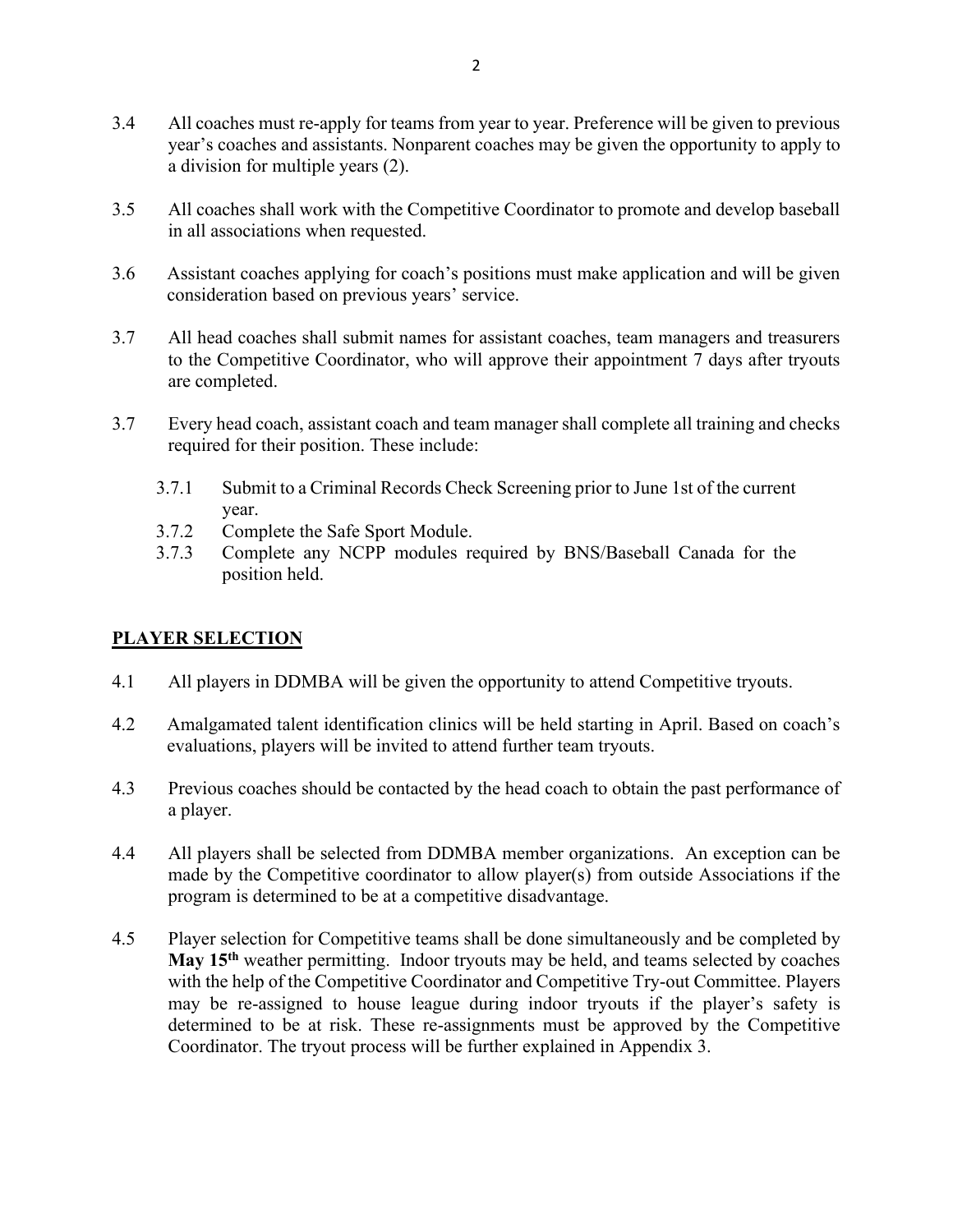- 4.6 No recruitment of players shall occur after that date without Competitive Coordinator approval.
- 4.7 A parent meeting shall be held by the coach after team selection to explain the teams operation for the upcoming season.
- 4.8 On request the head coach or assistant shall inform players released of their strengths and weaknesses and encourage the player to improve the required skills and try out again next year. Only information pertaining to the player requesting feedback will be given. Information on other players' results/stats can be given. Players released will be notified by DDMBA as to when the recreation balancing begins.
- 4.9 All players attending tryouts out must be registered with the DDMBA and be in good standing with the organization. Upon being assigned to a Competitive team (A, AA, AAA). Once teams are established the DDMBA registrar will be notified as to what team the player is assigned to.
- 4.10 18U and below shall consist of 12 to 18 players per team.
- 4.11 All players selected to a Competitive team shall follow the expected behaviors as established by coaches and DDMBA.
- 4.12 All players trying out, must attend no less than two tryout sessions, or have made special arrangements with the Competitive coordinator No player shall be given a spot on any Competitive team based on where he/she played the previous year.
- 4.13 A head coach shall make team rules, to include player, coach and parent contracts and provide them to the Competitive Coordinator upon the team being selected.
- 4.14 A head coach is only permitted to suspend a player for disciplinary measures for a total of one game. The coach may request a longer suspension from the Competitive Coordinator to be approved by the disciplinary committee.
- 4.15 A head coach will keep a good record of any disciplinary action, stating the date and reason for the discipline. He/she will also keep a record of any confrontations with any parent.

#### **TEAM OPERATION**

- 5.1 The head coach shall be responsible for the overall operation of the team.
- 5.2 There shall be one team meeting per month between coaching staff and parents to keep all informed and up to date.
- 5.3 The head coach is responsible for holding practice sessions with appropriate frequency:

- 11U, 13U and 15U at least 3 sessions per week (Batting cage extra)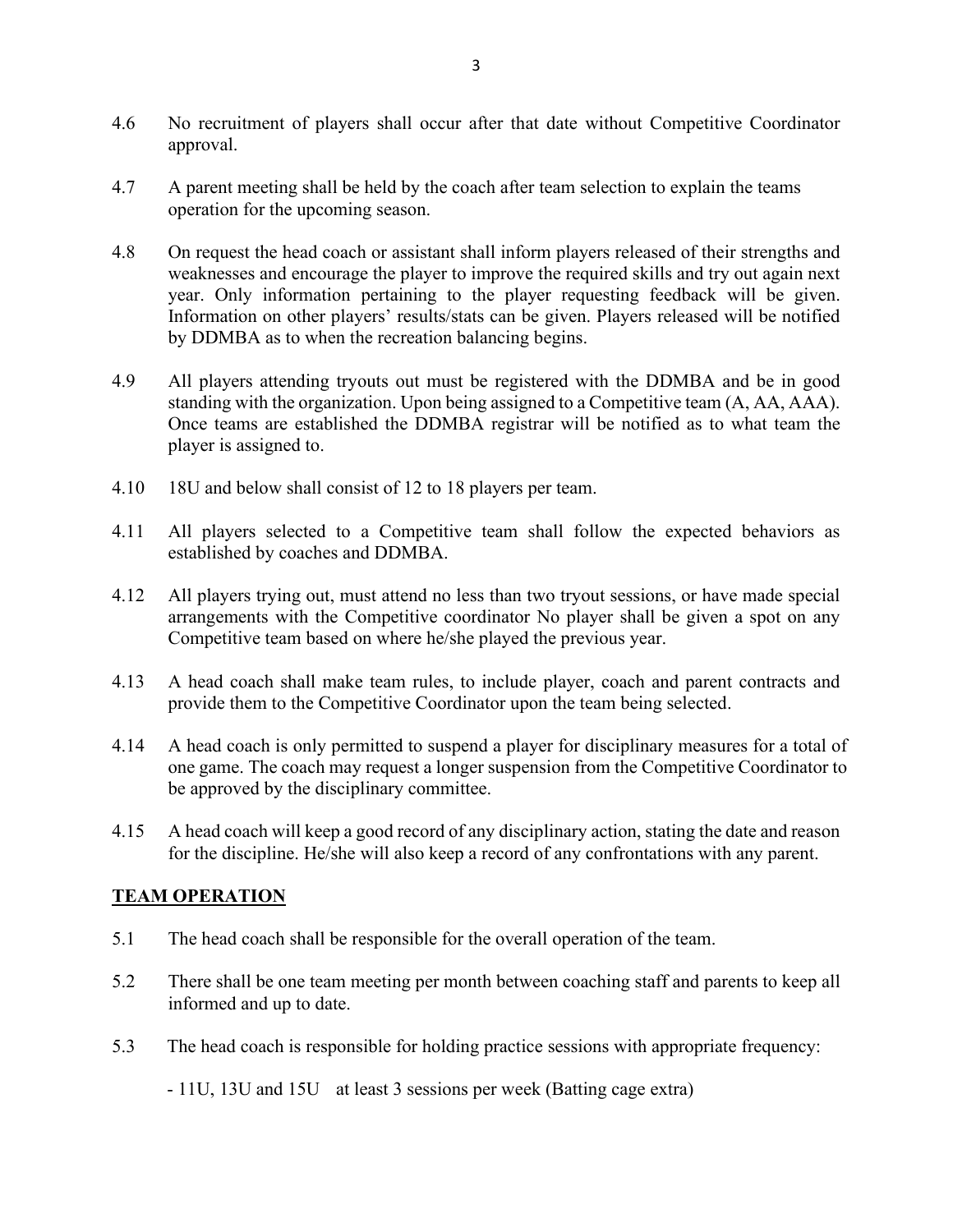- 18U at least 2 sessions per week

Expectations and participation in all team events will be laid out by the Head Coach prior to the season beginning and strictly adhered to.

5.4 During the regular season a player must play at least 62% of his/her available time. Documents must be kept confirming playing time. An easy rule of thumb is that no player should sit anymore than 2 innings per game on a 12-team rooster unless discipline is required. Discipline does not factor into the playing time requirements of the Arrows. For Provincials, Atlantic's, Eastern Canadians, and Nationals the head coach will follow the playing time rules listed by the governing organization (BNS, Baseball Atlantic and Baseball Canada) There is no fair play rule in Midget AAA. If there is a question from parents about playing time for their child, they must submit a written request (e-mail) to the team manager copying the Competitive coordinator (briansecord61 $@g$ gmail.com). The Competitive coordinator will pursue conversation with the head coach and respond back to the parent within 48 hours. At times pitching complicates this process because arm safety must be at the forefront of all playing time decisions.

# **TEAM ADMINISTRATION**

- 6.0 The team shall consist of a "Team Manager" and "Team Treasurer". The volunteers for these positions are not to be related to each other or to the coaching staff. No coach shall be permitted to be a signing officer.
- 6.1 Adequate notice will be given to all Arrows Teams Managers/Treasurers to attend a mandatory meeting. All treasurers will be given signing authority to their team bank accounts. Also, the Dartmouth Arrows registration amount will be decided at this time as well. This fee must be paid prior to the start of the regular season, or the player must make arrangements with the Competitive coordinator.
- 6.2 Each team treasurer is responsible to forward a complete financial statement (revenue and expense summary) to a parent upon request within 7 days of such request. The treasurer shall report a mid season revenue and expense to the Competitive coordinator on or before July 30<sup>th</sup> of the current season and a final report at the completion of the season (Sept 30<sup>th</sup>).
- 6.3 The Competitive Coordinator or Competitive Registrar shall complete and forward all provincial registration, bluenose league and player/coach/manager/treasurer insurance forms.
- 6.4 The manager shall plan and coordinate all trips as instructed by the head coach.
- 6.5 The manager shall oversee team equipment and uniforms, to ensure all are returned to the DDMBA Equipment Manager at the end of the season. (Equipment inventory form)
- 6.6 The manager shall ensure the maximum publicity is obtained for the team.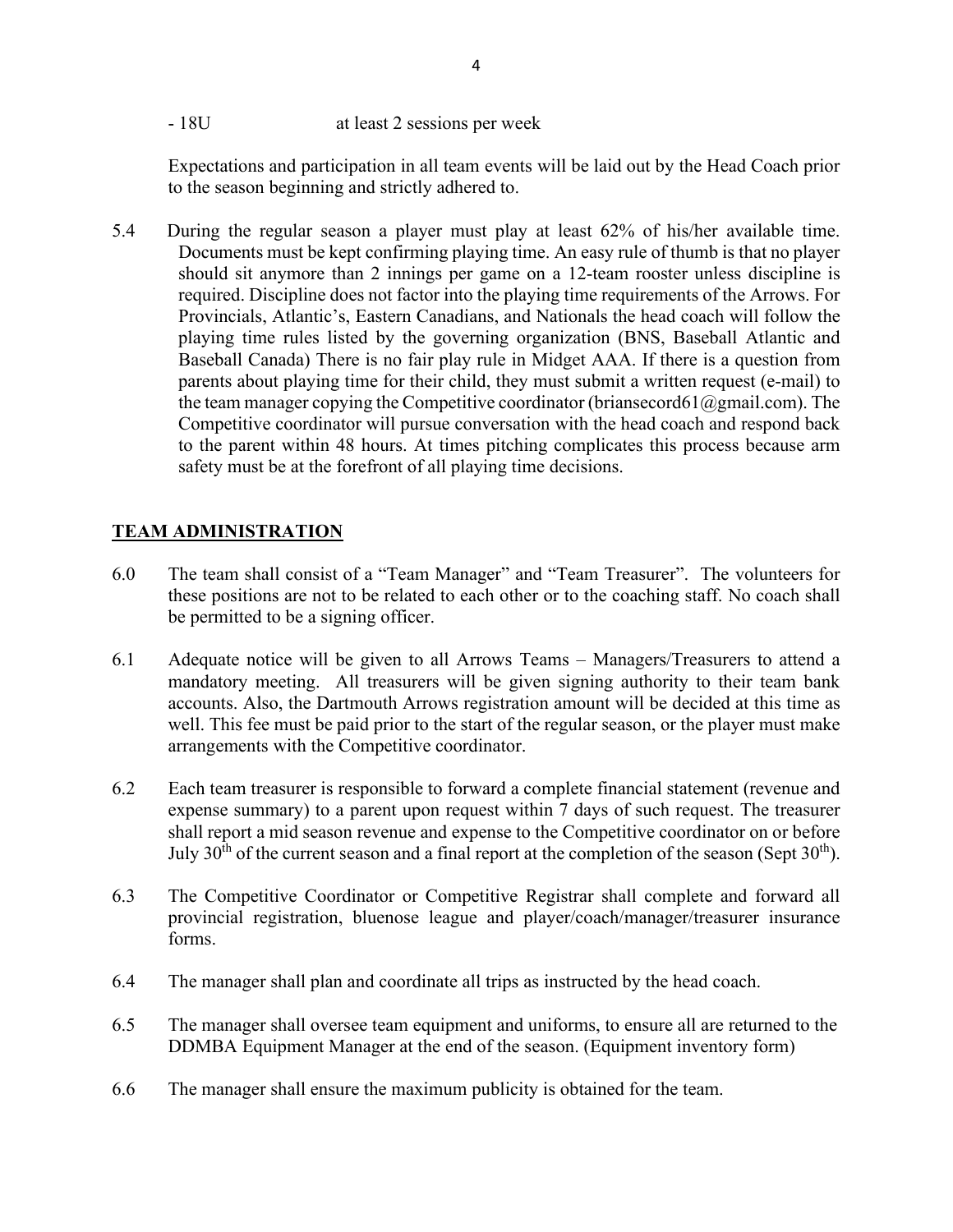- 6.7 The manager shall liaise with the team sponsors and ensure that proper recognition is given at seasons end.
- 6.8 Each player will present a post-dated cheque, payable to DDMBA and dated October 1 of that year, in the amount of \$75.00 for his/her uniform at the start of the season. Upon return of the uniform at the end of the season the cheque will be returned to the parent. If the uniform (jersey) is not returned or has been abused the cheque will be cashed to replace the uniform as of Sept**. 30.**
- 7.0 In the event a player leaves the team for any reason during the season all fund-raising monies paid to the team will be forfeited. Refunds for registration fees will be reviewed by the Competitive Coordinator and paid back based on the players participation at that point and the cost to the team /organization. Personal clothing cannot be returned.
- 7.1 A TOBACCO/ NON-SMOKING policy shall be enforced on all coaches, DDMBA officials and players at games, practices, or any other team events.
- 7.2 Coaches and players are to be in FULL uniform at all games. No exceptions. Definition of full uniform is all coaches and bench staff should wear the team hat, pant (or shorts) and team shirt with Arrows logo.
- 7.3 The Competitive Coordinator shall be responsible for ensuring all players/coaches/manager/treasurer are insured through BNS.
- 7.4 A budget for each team will be prepared by the Competitive-Coordinator and the DDMBA treasurer. Each team will divide their budget amount by the # of players on the team, to create a "Cost per Player" amount. Each player is now responsible to provide the team with the said cost per player amount, whether it is fundraised, sponsored or cash monies. This amount is to be paid in full by July 15th. If a family has overpaid their cost per player amount, the said overpayment will be held "In Trust" to under the player's name for the following year. If the player does not make/play for a "Dartmouth Arrows" team, the said monies will be donated to the DDMBA. If a family has not met their cost per player amount, they must make arrangements with Competitive coordinator before that player can participate in try-outs for the Arrows the following year.
- 7.45 All non-Baseball Canada tournaments outside of New Brunswick, Newfoundland, Nova Scotia and PEI must be submitted to the Competitive coordinator before tryouts begin and approved by the DDMBA board. Upon approval specials fundraising rules will be put in place and strictly followed and audited upon the teams return.

### **APPENDIX: 1 FUNDRAISING MONIES**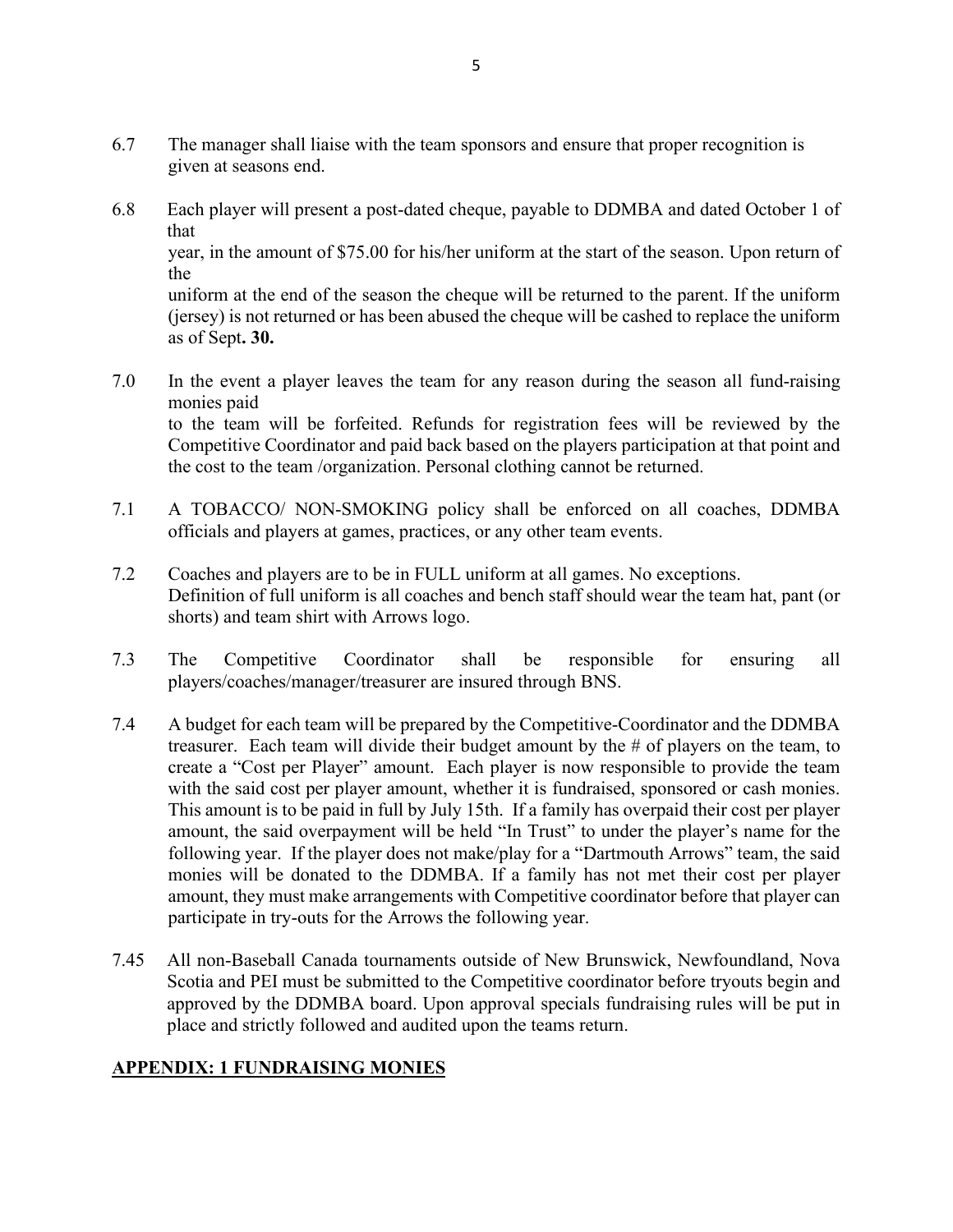All monies raised for any Competitive team in Dartmouth is done under the name of the Dartmouth Arrows; therefore, any equipment purchased shall become property of the Dartmouth Arrows at the completion of the season.

Fundraising monies can only be used for the following:

- Tournaments
- Day to day expenses of running the team
- Equipment (bats, balls, scorebooks, bases, training aids)
- All equipment purchases exceeding \$200 must be approved by the Competitive Coordinator and a 2/3'rds parent vote.
- Players and coaches' ball related clothing warm up shirts, jackets or sweaters, is not to exceed \$75.00(tax extra)/player. Any clothing requested over and above this amount is the responsibility of the parents and cannot be paid through the team account.
- Team building (not to exceed \$200 without Competitive Coordinator's approval)
- Wind shirts and jacket design must be approved by Competitive Coordinator to ensure proper use of logo and the approved clothing.
- Food for players when competing in tournaments (1 team meal per tournament).
- Non-Parent coaches may claim hotel/gas/meal allowances. Non-Parent coaches (4 per team) will share 1 room where appropriate. Gas allowance will be one tank up, one tank back, not to exceed \$60.00/tank, 1 car. Meal allowances can be claimed up to \$40.00/day with no receipt. first day of tournament (\$30.00 if travel starts before noon), full day of tournament (\$40.00) and final day of tournament (\$20.00 if finished before noon) (\$40.00 if finished after noon).
- If a non-parent coach receives a business sponsor for the team it is to be divided equally among the total amount of players on the team. If a parent over fundraises they can opt to assign the surplus to another player. This must be completed before July 15.
- Monies may be used to pay for coaching certification for coaching staff but must be budgeted. Teams can request financial assistance from the Competitive coordinator if the Competitive budget has projected surplus. The Competitive coordinator in conjunction with the president or vice president will determine what the potential amount is based on the needs of all teams.
- Managers may claim up to \$20 per month (June, July, and August) for personal cell phone usage on behalf of the team (no bills required).

# **APPENDIX 2 PARENT TOP UP MONIES**

A coach may offer to rebate parents after the mid-season report is approved for the top up amount only. The Competitive Coordinator must approve all rebate checks before they are issued to ensure the team has proper funding to complete the season.

No money shall be given to parents for rooms, food, gas, bridge fare, and clothing.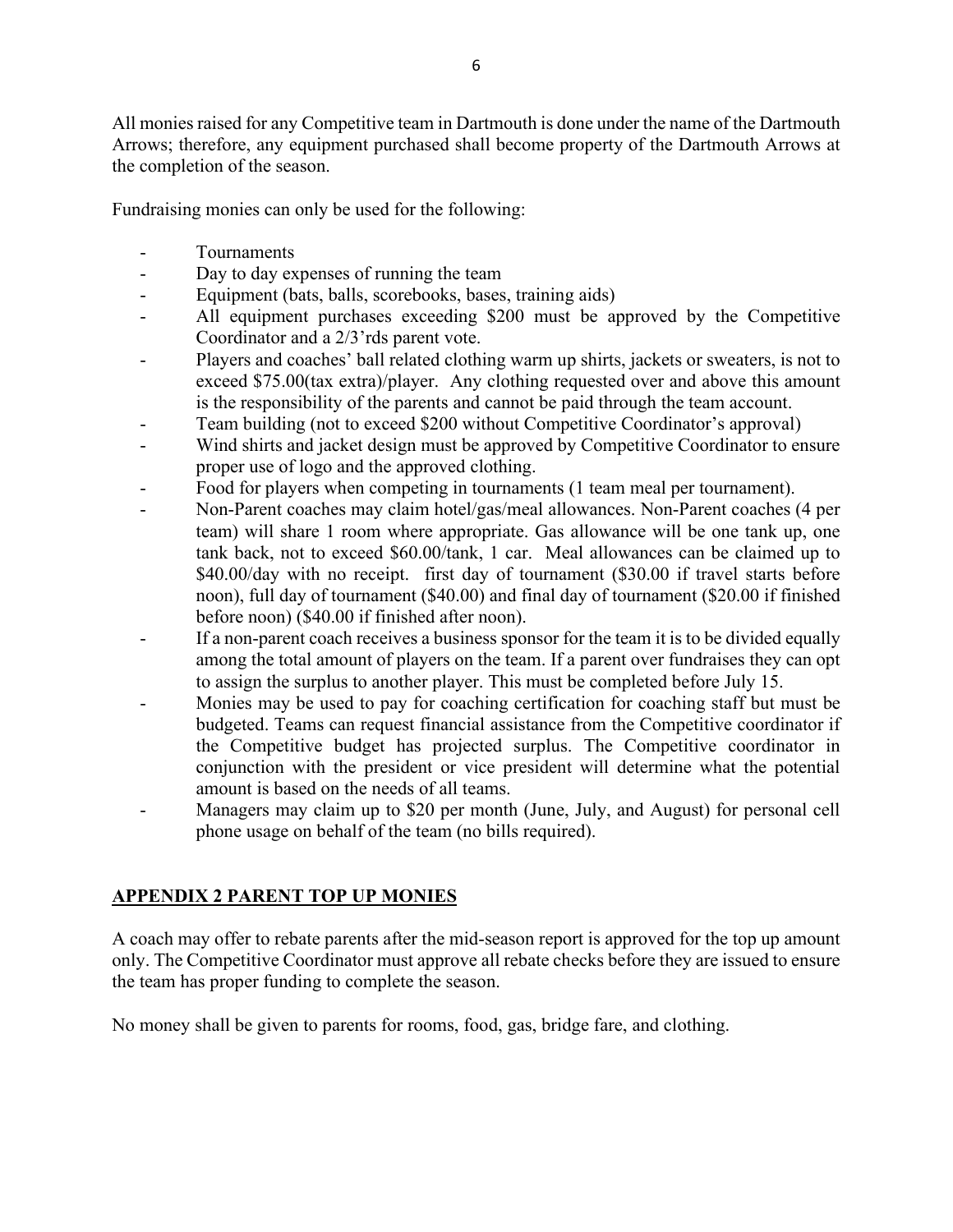### **APPENDIX 3 TRYOUT PROCESS**

- 1) This Appendix will outline the tryout process for the selection of players for all Competitive teams within DDMBA
- 2) There will be a Competitive Tryout Committee established by the Competitive Coordinator in concert with Board. This committee will be responsible to:
	- a) Review and update where necessary each age levels evaluation criteria. There may be different criteria required at each age level. The Committee will also review the player selection process to make any changes/amendments as required.
	- b) Select personnel needed to fill the required positions to complete the evaluations. In situations where team's Head Coach and Non-player coaching staff is already in place, that coaching group will be permitted to conduct their own team/player evaluations. If required, that coaching group will also find people to run any required drills. There must also be an impartial observer appointed by the Committee to oversee that team's process and the observer will report to the Committee.
- 3) All players wishing to participate in the selection process must be registered through the DDMBA website with at minimum tryout fees paid. The DDMBA treasurer or his Arrows treasurer designate will confirm eligible players prior to the start of tryouts.
- 4) The tryout process may be broken down into three phases.

#### **a) Initial Evaluation:**

- i) All players attending the evaluations will be evaluated on an impartial and "blind" process. This means players will be evaluated in a process which does not use their name. The player will be assigned a number to keep for the duration of the tryouts. All players trying out will not be permitted to wear any Arrows swag or previous Arrows team apparel so as not to unduly influence evaluators.
- ii) In this phase all players will be evaluated on basic skills. The Tryout Committee will determine the basic skills and the assessment drills for each level. This phase may be done indoors with the purpose of obtaining a basic understanding of the skill levels present. After this phase players may be broken down into comparable groups for the start of on field evaluations.

#### **b) Secondary Evaluation:**

i) During this phase all players will be further assessed on their skills as determined by the Committee. This phase will normally be completed on the field but may be done indoors if weather is a factor. Players may be reassigned after this phase. (i.e. the AAA coach(es) may decide to shorten the list of players they are interested in looking at.

### **c) Game Play:**